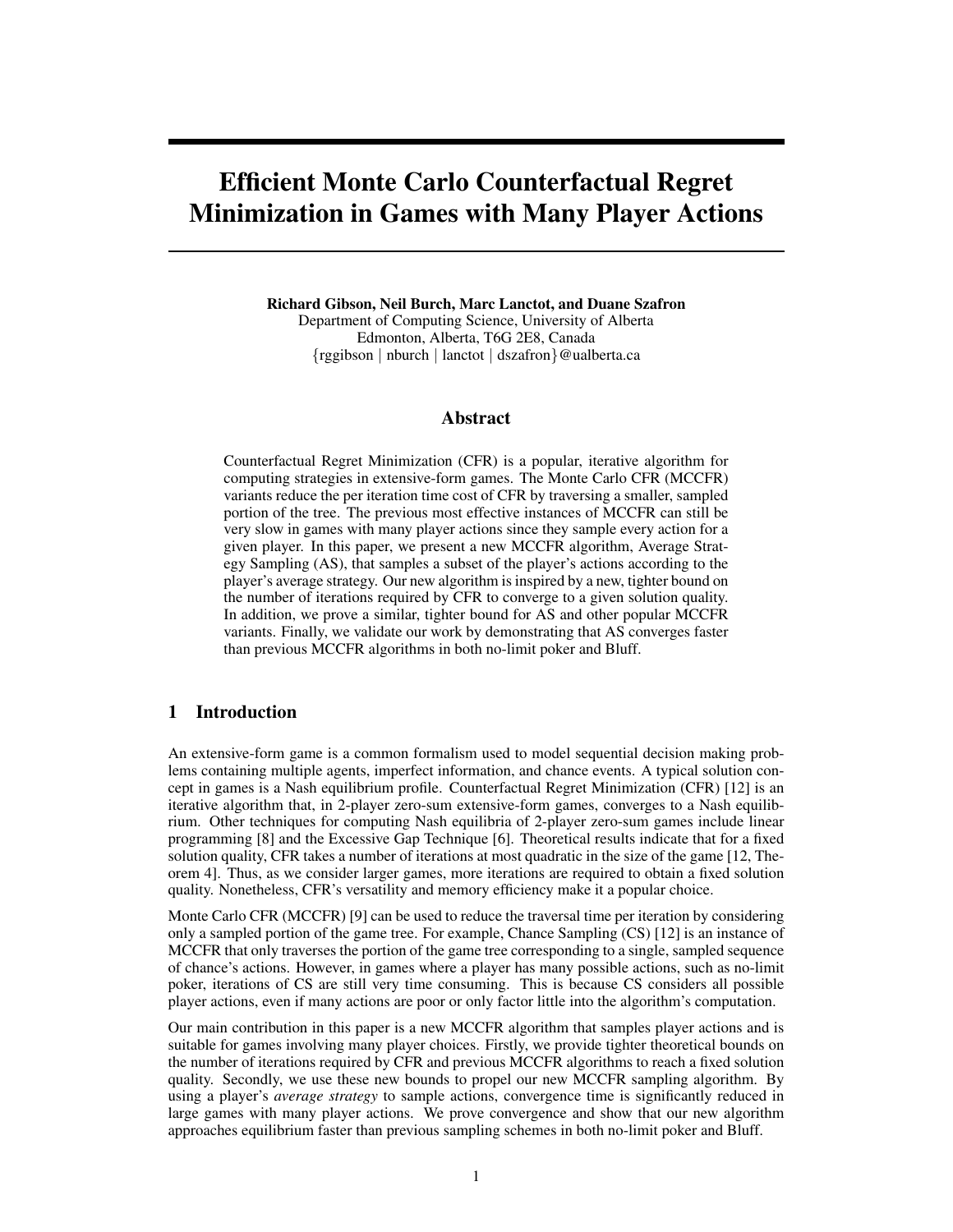## 2 Background

A finite extensive game contains a game tree with nodes corresponding to **histories** of actions  $h \in H$ and edges corresponding to **actions**  $a \in A(h)$  available to **player**  $P(h) \in N \cup \{c\}$  (where N is the set of players and c denotes **chance**). When  $P(h) = c$ ,  $\sigma_c(h, a)$  is the (fixed) probability of chance generating action a at h. Each **terminal history**  $z \in Z$  has associated **utilities**  $u_i(z)$  for each player i. We define  $\Delta_i = \max_{z,z'\in Z} u_i(z) - u_i(z')$  to be the range of utilities for player i. Non-terminal histories are partitioned into **information sets**  $I \in \mathcal{I}_i$  representing the different game states that player  $i$  cannot distinguish between. For example, in poker, player  $i$  does not see the private cards dealt to the opponents, and thus all histories differing only in the private cards of the opponents are in the same information set for player i. The action sets  $A(h)$  must be identical for all  $h \in I$ , and we denote this set by  $A(I)$ . We define  $|A_i| = \max_{I \in \mathcal{I}_i} |A(I)|$  to be the maximum number of actions available to player  $i$  at any information set. We assume **perfect recall** that guarantees players always remember information that was revealed to them and the order in which it was revealed.

A (**behavioral) strategy for player**  $i,\sigma_i\in\Sigma_i,$  **is a function that maps each information set**  $I\in\mathcal{I}_i$  **to** a probability distribution over  $A(I)$ . A **strategy profile** is a vector of strategies  $\sigma = (\sigma_1, ..., \sigma_{|N|}) \in$ Σ, one for each player. Let  $u_i(\sigma)$  denote the expected utility for player *i*, given that all players play according to  $\sigma$ . We let  $\sigma_{-i}$  refer to the strategies in  $\sigma$  excluding  $\sigma_i$ . Let  $\pi^{\sigma}(h)$  be the probability of history h occurring if all players choose actions according to  $\sigma$ . We can decompose  $\pi^{\sigma}(h)$  =  $\prod_{i\in N\cup\{c\}} \pi_i^{\sigma}(h)$ , where  $\pi_i^{\sigma}(h)$  is the contribution to this probability from player i when playing according to  $\sigma_i$  (or from chance when  $i = c$ ). Let  $\pi_{-i}^{\sigma}(h)$  be the product of all players' contributions (including chance) except that of player i. Let  $\pi^{\sigma}(h, h')$  be the probability of history h' occurring after h, given h has occurred. Furthermore, for  $I \in \mathcal{I}_i$ , the probability of player i playing to reach I is  $\pi_i^{\sigma}(I) = \pi_i^{\sigma}(h)$  for any  $h \in I$ , which is well-defined due to perfect recall.

A best response to  $\sigma_{-i}$  is a strategy that maximizes player i's expected payoff against  $\sigma_{-i}$ . The **best response value** for player i is the value of that strategy,  $b_i(\sigma_{-i}) = \max_{\sigma'_i \in \Sigma_i} u_i(\sigma'_i, \sigma_{-i})$ . A strategy profile  $\sigma$  is an  $\epsilon$ -Nash equilibrium if no player can unilaterally deviate from  $\sigma$  and gain more than  $\epsilon$ ; *i.e.*,  $u_i(\sigma) + \epsilon \ge b_i(\sigma_{-i})$  for all  $i \in N$ . A game is **two-player zero-sum** if  $N = \{1, 2\}$ and  $u_1(z) = -u_2(z)$  for all  $z \in Z$ . In this case, the **exploitability** of  $\sigma$ ,  $e(\sigma) = (b_1(\sigma_2) + b_2(\sigma_1))/2$ , measures how much  $\sigma$  loses to a worst case opponent when players alternate positions. A 0-Nash equilibrium (or simply a **Nash equilibrium**) has zero exploitability.

Counterfactual Regret Minimization (CFR) [12] is an iterative algorithm that, for two-player zero sum games, computes an  $\epsilon$ -Nash equilibrium profile with  $\epsilon \to 0$ . CFR has also been shown to work well in games with more than two players  $[1, 3]$ . On each iteration  $t$ , the base algorithm, "vanilla" CFR, traverses the entire game tree once per player, computing the expected utility for player  $i$  at each information set  $I \in \mathcal{I}_i$  under the current profile  $\sigma^t$ , assuming player i plays to reach I. This expectation is the **counterfactual value** for player i,  $v_i(I, \sigma) = \sum_{z \in Z_I} u_i(z) \pi \frac{\sigma}{2} i(z[I]) \pi^{\sigma}(z[I], z)$ , where  $Z_I$  is the set of terminal histories passing through I and  $z[I]$  is that history along z contained in I. For each action  $a \in A(I)$ , these values determine the **counterfactual regret** at iteration t,

$$
r_i^t(I, a) = v_i(I, \sigma_{(I \to a)}^t) - v_i(I, \sigma^t),
$$

where  $\sigma_{(I\to a)}$  is the profile  $\sigma$  except that at I, action a is always taken. The regret  $r_i^t(I, a)$  measures how much player i would rather play action a at I than play  $\sigma^t$ . These regrets are accumulated to obtain the **cumulative counterfactual regret**,  $R_i^T(I, a) = \sum_{t=1}^T r_i^t(I, a)$ , and are used to update the current strategy profile via regret matching [5, 12],

$$
\sigma^{T+1}(I,a) = \frac{R_i^{T,+}(I,a)}{\sum_{b \in A(I)} R_i^{T,+}(I,b)},\tag{1}
$$

where  $x^+ = \max\{x, 0\}$  and actions are chosen uniformly at random when the denominator is zero. It is well-known that in a two-player zero-sum game, if both players' average (external) regret,

$$
\frac{R_i^T}{T} = \max_{\sigma_i' \in \Sigma_i} \frac{1}{T} \sum_{t=1}^T \left( u_i(\sigma_i', \sigma_{-i}^t) - u_i(\sigma_i^t, \sigma_{-i}^t) \right),
$$

is at most  $\epsilon/2$ , then the **average profile**  $\bar{\sigma}^T$  is an  $\epsilon$ -Nash equilibrium. During computation, CFR stores a **cumulative profile**  $s_i^T(I,a) = \sum_{t=1}^T \pi_i^{\sigma^t}(I) \sigma_i^t(I,a)$  and outputs the average profile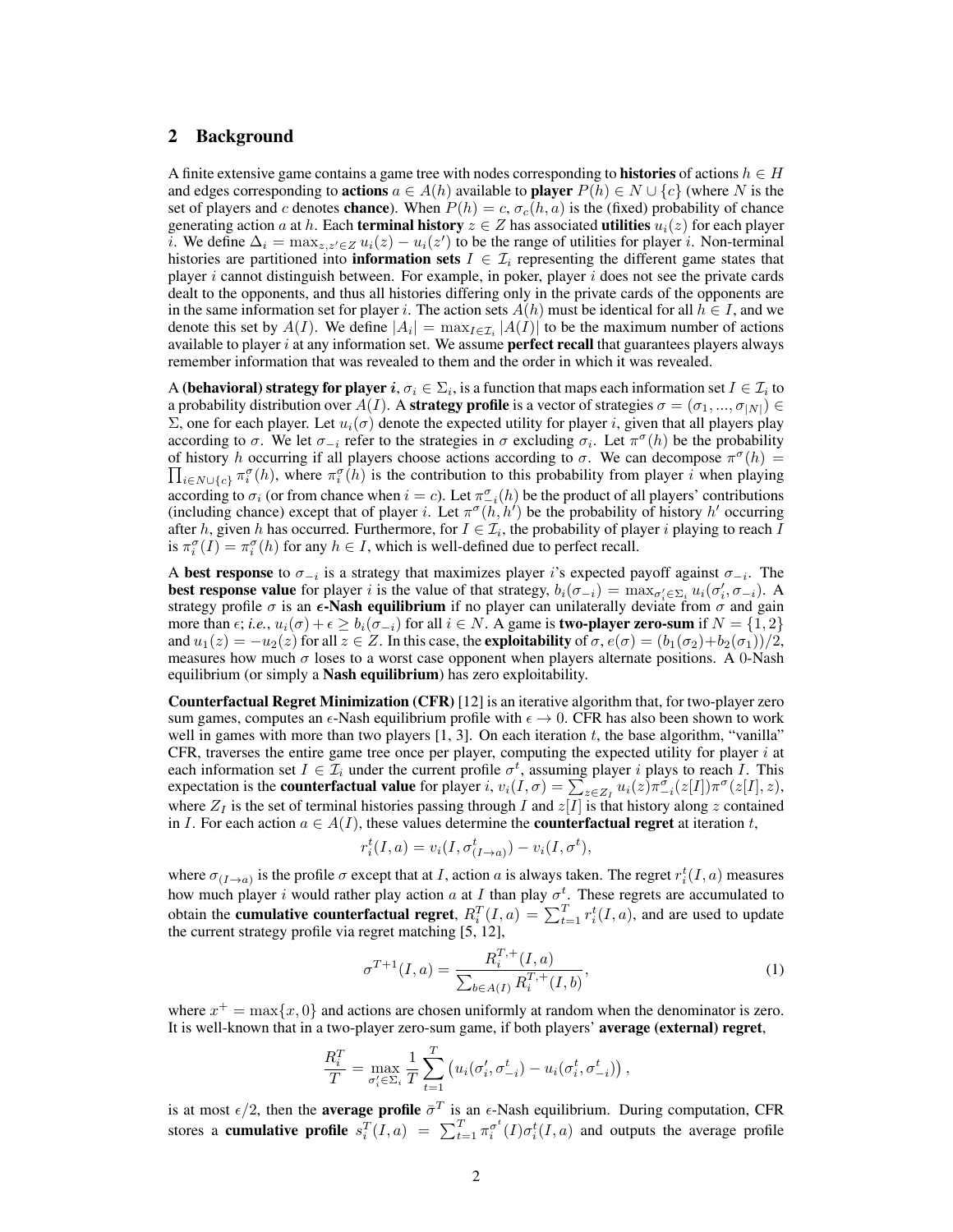$\bar{\sigma}_i^T(I,a) = s_i^T(I,a)/\sum_{b \in A(I)} s_i^T(I,b)$ . The original CFR analysis shows that player *i*'s regret is bounded by the sum of the positive parts of the cumulative counterfactual regrets  $R_i^{T,+}(I,a)$ :

#### Theorem 1 (Zinkevich *et al.* [12])

$$
R_i^T \le \sum_{I \in \mathcal{I}} \max_{a \in A(I)} R_i^{T,+}(I,a).
$$

Regret matching minimizes the average of the cumulative counterfactual regrets, and so player i's average regret is also minimized by Theorem 1. For each player i, let  $\mathcal{B}_i$  be the partition of  $\mathcal{I}_i$  such that two information sets I, I' are in the same part  $B \in \mathcal{B}_i$  if and only if player i's sequence of actions leading to I is the same as the sequence of actions leading to  $I'$ .  $\mathcal{B}_i$  is well-defined due to perfect recall. Next, define the M-value of the game to player i to be  $M_i = \sum_{B \in \mathcal{B}_i} \sqrt{|B|}$ . The best known bound on player  $i$ 's average regret is:

Theorem 2 (Lanctot *et al.* [9]) *When using vanilla CFR, average regret is bounded by*

$$
\frac{R_i^T}{T} \le \frac{\Delta_i M_i \sqrt{|A_i|}}{\sqrt{T}}.
$$

We prove a tighter bound in Section 3. For large games, CFR's full game tree traversals can be very expensive. Alternatively, one can traverse a smaller, sampled portion of the tree on each iteration using **Monte Carlo CFR** (MCCFR) [9]. Let  $Q = \{Q_1, ..., Q_K\}$  be a set of subsets, or **blocks**, of the terminal histories  $Z$  such that the union of  $Q$  spans  $Z$ . For example, **Chance Sampling (CS)** [12] is an instance of MCCFR that partitions  $Z$  into blocks such that two histories are in the same block if and only if no two chance actions differ. On each iteration, a block  $Q_j$  is sampled with probability  $q_j$ , where  $\sum_{k=1}^{K} q_k = 1$ . In CS, we generate a block by sampling a single action a at each history  $h \in H$  with  $P(h) = c$  according to its likelihood of occurring,  $\sigma_c(h, a)$ . In general, the sampled counterfactual value for player  $i$  is

$$
\tilde{v}_i(I,\sigma) = \sum_{z \in Z_I \cap Q_j} u_i(z) \pi_{-i}^{\sigma}(z[I]) \pi^{\sigma}(z[I],z)/q(z),
$$

where  $q(z) = \sum_{k:z \in Q_k} q_k$  is the probability that z was sampled. For example, in CS,  $q(z)$  $\pi_c^{\sigma}(z)$ . Define the **sampled counterfactual regret** for action a at I to be  $\tilde{r}_i^t(I,a) = \tilde{v}_i(I,\sigma_{(I\to a)}^t)$  $\tilde{v}_i(I, \sigma^t)$ . Strategies are then generated by applying regret matching to  $\tilde{R}_i^T(I, a) = \sum_{t=1}^T \tilde{r}_i^t(I, a)$ .

CS has been shown to significantly reduce computing time in poker games [11, Appendix A.5.2]. Other instances of MCCFR include External Sampling (ES) and Outcome Sampling (OS) [9]. ES takes CS one step further by considering only a single action for not only chance, but also for the opponents, where opponent actions are sampled according to the current profile  $\sigma_{-i}^t$ . OS is the most extreme version of MCCFR that samples a single action at every history, walking just a single trajectory through the tree on each traversal ( $Q_j = \{z\}$ ). ES and OS converge to equilibrium faster than vanilla CFR in a number of different domains [9, Figure 1].

ES and OS yield a probabilistic bound on the average regret, and thus provide a probabilistic guarantee that  $\bar{\sigma}^T$  converges to a Nash equilibrium. Since both algorithms generate blocks by sampling actions independently, we can decompose  $q(z) = \prod_{i \in N \cup \{c\}} q_i(z)$  so that  $q_i(z)$  is the probability contributed to  $q(z)$  by sampling player i's actions.

**Theorem 3 (Lanctot** *et al.* **[9])** <sup>1</sup> *Let* X *be one of ES or OS (assuming OS also samples opponent actions according to*  $\sigma_{-i}$ *), let*  $p \in (0, 1]$ *, and let*  $\delta = \min_{z \in Z} q_i(z) > 0$  *over all*  $1 \le t \le T$ *. When using*  $X$ *, with probability*  $1 - p$ *, average regret is bounded by* 

$$
\frac{R_i^T}{T} \le \left(M_i + \frac{\sqrt{2|\mathcal{I}_i||\mathcal{B}_i|}}{\sqrt{p}}\right) \left(\frac{1}{\delta}\right) \frac{\Delta_i \sqrt{|A_i|}}{\sqrt{T}}.
$$

<sup>&</sup>lt;sup>1</sup>The bound presented by Lanctot *et al.* appears slightly different, but the last step of their proof mistakenly used  $M_i \geq \sqrt{|\mathcal{I}_i||\mathcal{B}_i|}$ , which is actually incorrect. The bound we present here is correct.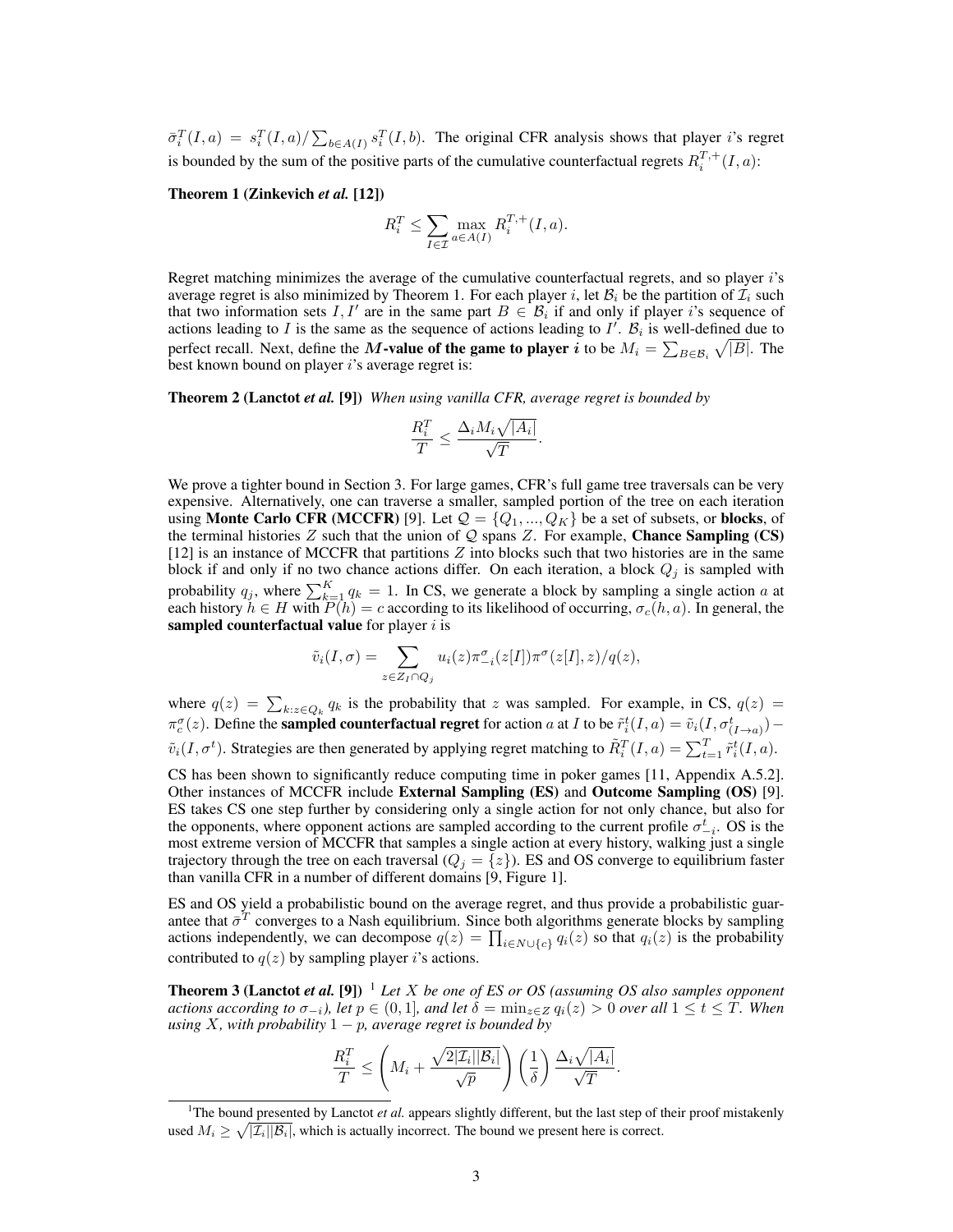## 3 New CFR Bounds

While Zinkevich *et al.* [12] bound a player's regret by a sum of cumulative counterfactual regrets (Theorem 1), we can actually *equate* a player's regret to a weighted sum of counterfactual regrets. For a strategy  $\sigma_i \in \Sigma_i$  and an information set  $I \in \mathcal{I}_i$ , define  $R_i^T(I, \sigma_i) =$  $\sum_{a \in A(I)} \sigma_i(I, a) R_i^T(I, a)$ . In addition, let  $\sigma_i^* \in \Sigma_i$  be a player i strategy such that  $\sigma_i^* = \arg \max_{\sigma_i' \in \Sigma_i} \sum_{t=1}^T u_i(\sigma_i', \sigma_{-i}^t)$ . Note that in a two-player game,  $\sum_{t=1}^T u_i(\sigma_i^*, \sigma_{-i}^t)$  $Tu_i(\sigma_i^*, \bar{\sigma}_{-i}^T)$ , and thus  $\sigma_i^*$  is a best response to the opponent's average strategy after T iterations.

#### Theorem 4

$$
R_i^T = \sum_{I \in \mathcal{I}_i} \pi_i^{\sigma^*}(I) R_i^T(I, \sigma_i^*).
$$

All proofs in this paper are provided in full as supplementary material. Theorem 4 leads to a tighter bound on the average regret when using CFR. For a strategy  $\sigma_i \in \Sigma_i$ , define the  $M$ -value of  $\sigma_i$  to be  $M_i(\sigma_i) = \sum_{B \in \mathcal{B}_i} \pi_i^{\sigma}(B) \sqrt{|B|}$ , where  $\pi_i^{\sigma}(B) = \max_{I \in B} \pi_i^{\sigma}(I)$ . Clearly,  $M_i(\sigma_i) \leq M_i$  for all  $\sigma_i \in \Sigma_i$  since  $\pi_i^{\sigma}(\overline{B}) \leq 1$ . For vanilla CFR, we can simply replace  $M_i$  in Theorem 2 with  $M_i(\sigma_i^*)$ :

Theorem 5 *When using vanilla CFR, average regret is bounded by*

$$
\frac{R_i^T}{T} \le \frac{\Delta_i M_i(\sigma_i^*) \sqrt{|A_i|}}{\sqrt{T}}.
$$

For MCCFR, we can show a similar improvement to Theorem 3. Our proof includes a bound for CS that appears to have been omitted in previous work. Details are in the supplementary material.

Theorem 6 *Let* X *be one of CS, ES, or OS (assuming OS samples opponent actions according to*  $\sigma_{-i}$ *), let*  $p \in (0,1]$ *, and let*  $\delta = \min_{z \in Z} q_i(z) > 0$  *over all*  $1 \le t \le T$ *. When using* X*, with probability* 1 − p*, average regret is bounded by*

$$
\frac{R_i^T}{T} \le \left(M_i(\sigma_i^*) + \frac{\sqrt{2|\mathcal{I}_i||\mathcal{B}_i|}}{\sqrt{p}}\right) \left(\frac{1}{\delta}\right) \frac{\Delta_i\sqrt{|A_i|}}{\sqrt{T}}.
$$

Theorem 4 states that player  $i$ 's regret is equal to the weighted sum of player  $i$ 's counterfactual regrets at each  $I \in \mathcal{I}_i$ , where the weights are equal to player i's probability of reaching I under  $\sigma_i^*$ . Since our goal is to minimize average regret, this means that we only need to minimize the average cumulative counterfactual regret at each  $I \in \mathcal{I}_i$  that  $\sigma_i^*$  plays to reach. Therefore, when using MCCFR, we may want to sample more often those information sets that  $\sigma_i^*$  plays to reach, and less often those information sets that  $\sigma_i^*$  avoids. This inspires our new MCCFR sampling algorithm.

### 4 Average Strategy Sampling

Leveraging the theory developed in the previous section, we now introduce a new MCCFR sampling algorithm that can minimize average regret at a faster rate than CS, ES, and OS. As we just described, we want our algorithm to sample more often the information sets that  $\sigma_i^*$  plays to reach. Unfortunately, we do not have the exact strategy  $\sigma_i^*$  on hand. Recall that in a two-player game,  $\sigma_i^*$  is a best response to the opponent's average strategy,  $\bar{\sigma}_{-i}^T$ . However, for two-player zero-sum games, we do know that the average profile  $\bar{\sigma}^T$  converges to a Nash equilibrium. This means that player *i*'s average strategy,  $\bar{\sigma}_i^T$ , converges to a best response of  $\bar{\sigma}_{-i}^T$ . While the average strategy is not an exact best response, it can be used as a heuristic to guide sampling within MCCFR. Our new sampling algorithm, Average Strategy Sampling  $(AS)$ , selects actions for player i according to the cumulative profile and three predefined parameters. AS can be seen as a sampling scheme between OS and ES where a subset of player i's actions are sampled at each information set  $I$ , as opposed to sampling one action (OS) or sampling every action (ES). Given the cumulative profile  $s_i^T(I, \cdot)$  on iteration T, an exploration parameter  $\epsilon \in (0,1]$ , a threshold parameter  $\tau \in [1,\infty)$ , and a bonus parameter  $\beta \in [0,\infty)$ , each of player i's actions  $a \in A(I)$  are sampled independently with probability

$$
\rho(I, a) = \max \left\{ \epsilon, \frac{\beta + \tau s_i^T(I, a)}{\beta + \sum_{b \in A(I)} s_i^T(I, b)} \right\},\tag{2}
$$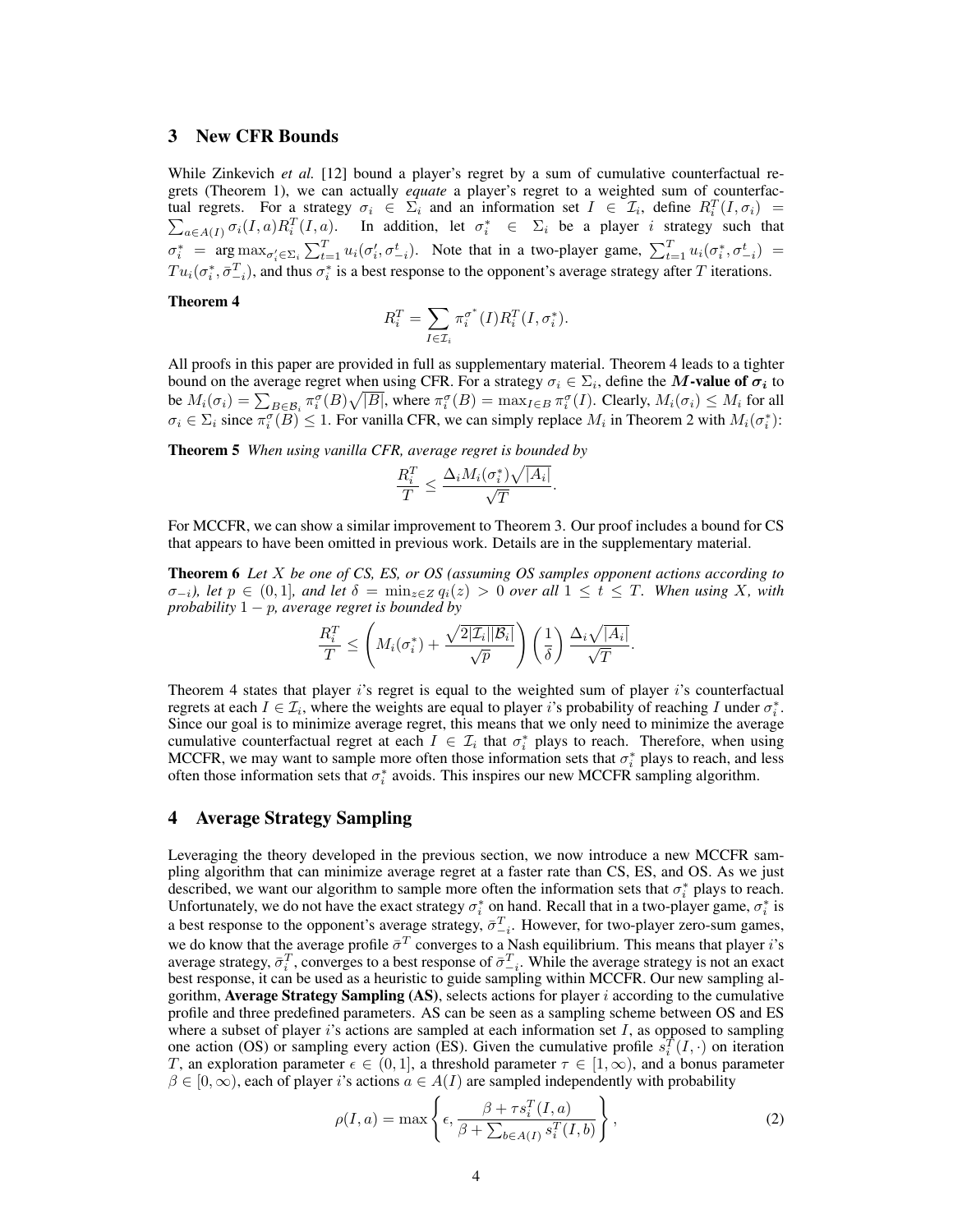Algorithm 1 Average Strategy Sampling (Two-player version)

1: **Require:** Parameters  $\epsilon, \tau, \beta$ 2: Initialize regret and cumulative profile:  $\forall I, a : r(I, a) \leftarrow 0, s(I, a) \leftarrow 0$ 3: 4: WalkTree(history h, player i, sample prob q): 5: if  $h \in Z$  then return  $u_i(h)/q$  end if 6: if  $h \in P(c)$  then Sample action  $a \sim \sigma_c(h, \cdot)$ , return WalkTree(*ha*, *i*, *q*) end if <br>7: *I* ← Information set containing  $h \cdot \sigma(I, \cdot)$  ← RegretMatching( $r(I, \cdot)$ )  $I \leftarrow$  Information set containing h,  $\sigma(I, \cdot)$  ← RegretMatching( $r(I, \cdot)$ ) 8: if  $h \notin P(i)$  then 9: **for**  $a \in A(I)$  do  $s(I, a) \leftarrow s(I, a) + (\sigma(I, a)/q)$  end for 10: Sample action  $a \sim \sigma(I, \cdot)$ , return WalkTree(ha, i, q) 11: end if 12: for  $a \in A(I)$  do 13:  $\rho \leftarrow \max\left\{\epsilon, \frac{\beta + \tau s(I,a)}{s+1} \right\}$  $\frac{\beta+\tau s(I,a)}{\beta+\sum_{b\in A(I)} s(I,b)}\Big\}, \tilde{v}(a)\leftarrow 0$ 14: **if** Random $(0, 1) < \rho$  then  $\tilde{v}(a) \leftarrow$  WalkTree(*ha*, *i*, *q* · min{1,  $\rho$ }) end if 15: end for 16: **for**  $a \in A(I)$  do  $r(I,a) \leftarrow r(I,a) + \tilde{v}(a) - \sum_{a \in A(I)} \sigma(I,a) \tilde{v}(a)$  end for 17: **return**  $\sum_{a \in A(I)} \sigma(I, a)\tilde{v}(a)$ 

or with probability 1 if either  $\rho(I,a) > 1$  or  $\beta + \sum_{b \in A(I)} s_i^T(I,b) = 0$ . As in ES, at opponent and chance nodes, a single action is sampled on-policy according to the current opponent profile  $\sigma_{-i}^T$ and the fixed chance probabilities  $\sigma_c$  respectively.

If  $\tau = 1$  and  $\beta = 0$ , then  $\rho(I, a)$  is equal to the probability that the average strategy  $\bar{\sigma}_i^T =$  $s_i^T(I,a)/\sum_{b\in A(I)} s_i^T(I,b)$  plays a at I, except that each action is sampled with probability at least  $\epsilon$ . For choices greater than 1,  $\tau$  acts as a threshold so that any action taken with probability at least  $1/\tau$  by the average strategy is always sampled by AS. Furthermore,  $\beta$ 's purpose is to increase the rate of exploration during early AS iterations. When  $\beta > 0$ , we effectively add  $\beta$  as a bonus to the cumulative value  $s_i^T(I, a)$  before normalizing. Since player i's average strategy  $\bar{\sigma}_i^T$  is not a good approximation of  $\sigma_i^*$  for small T, we include  $\beta$  to avoid making ill-informed choices early-on. As the cumulative profile  $s_i^T(I, \cdot)$  grows over time,  $\beta$  eventually becomes negligible. In Section 5, we present a set of values for  $\epsilon$ ,  $\tau$ , and  $\beta$  that work well across all of our test games.

Pseudocode for a two-player version of AS is presented in Algorithm 1. In Algorithm 1, the recursive function WalkTree considers four different cases. Firstly, if we have reached a terminal node, we return the utility scaled by  $1/q$  (line 5), where  $q = q_i(z)$  is the probability of sampling z contributed from player i's actions. Secondly, when at a chance node, we sample a single action according to  $\sigma_c$ and recurse down that action (line 6). Thirdly, at an opponent's choice node (lines 8 to 11), we again sample a single action and recurse, this time according to the opponent's current strategy obtained via regret matching (equation (1)). At opponent nodes, we also update the cumulative profile (line 9) for reasons that we describe in a previous paper [2, Algorithm 1]. For games with more than two players, a second tree walk is required and we omit these details.

The final case in Algorithm 1 handles choice nodes for player  $i$  (lines 7 to 17). For each action  $a$ , we compute the probability  $\rho$  of sampling a and stochastically decide whether to sample a or not, where Random(0,1) returns a random real number in  $[0, 1)$ . If we do sample a, then we recurse to obtain the sampled counterfactual value  $\tilde{v}(a) = \tilde{v}_i(I, \sigma^t(I \to a))$  (line 14). Finally, we update the regrets at I (line 16) and return the sampled counterfactual value at  $I$ ,  $\sum_{a \in A(I)} \sigma(I, a) \tilde{v}(a) = \tilde{v}_i(I, \sigma^t)$ .

Repeatedly running WalkTree( $\emptyset$ , i, 1)  $\forall i \in N$  provides a probabilistic guarantee that all players' average regret will be minimized. In the supplementary material, we prove that AS exhibits the same regret bound as CS, ES, and OS provided in Theorem 6. Note that  $\delta$  in Theorem 6 is guaranteed to be positive for AS by the inclusion of  $\epsilon$  in equation (2). However, for CS and ES,  $\delta = 1$  since all of player i's actions are sampled, whereas  $\delta \leq 1$  for OS and AS. While this suggests that fewer iterations of CS or ES are required to achieve the same regret bound compared to OS and AS, iterations for OS and AS are faster as they traverse less of the game tree. Just as CS, ES, and OS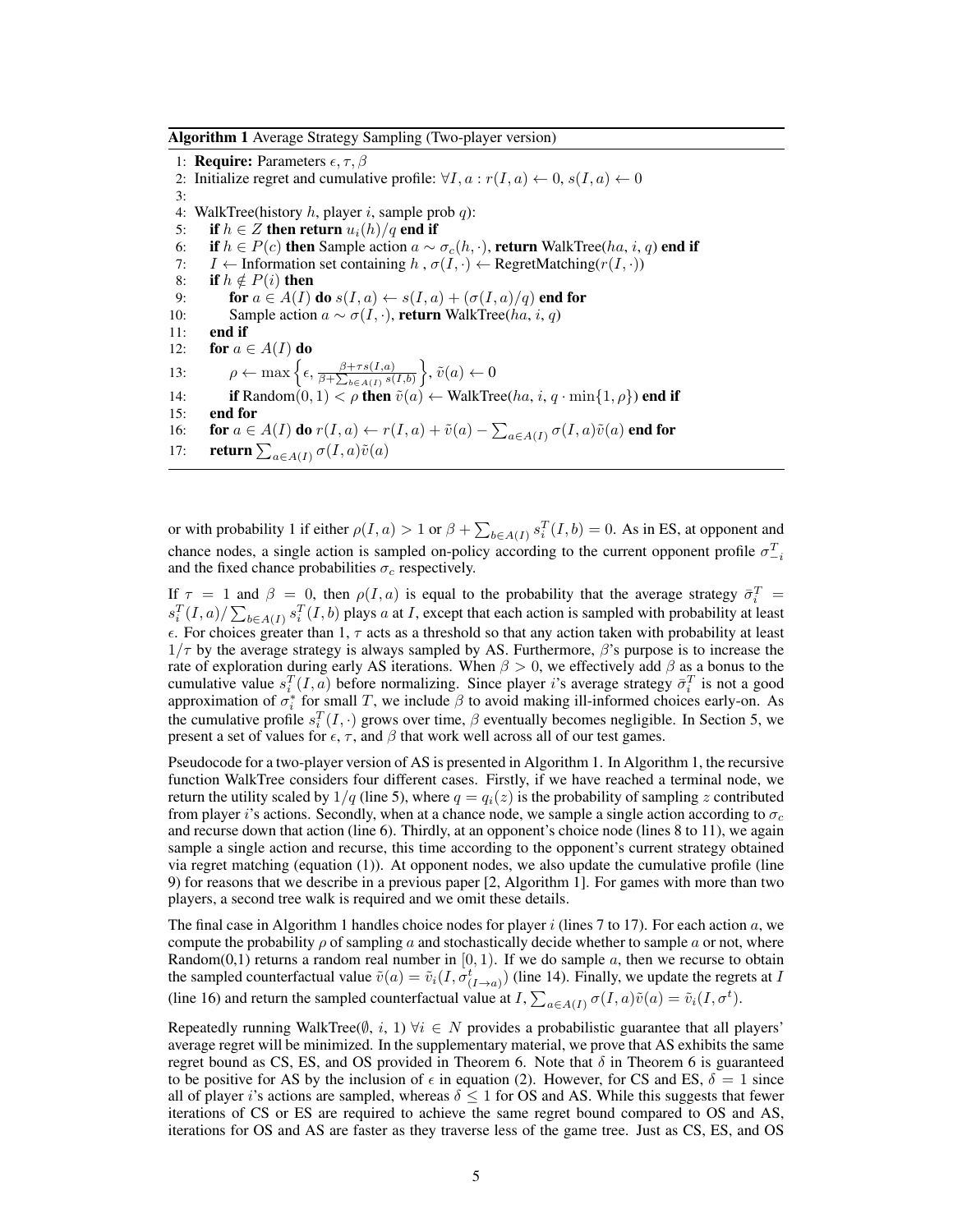have been shown to benefit from this trade-off over vanilla CFR, we will show that in practice, AS can likewise benefit over CS and ES and that AS is a better choice than OS.

## 5 Experiments

In this section, we compare the convergence rates of AS to those of CS, ES, and OS. While AS can be applied to any extensive game, the aim of AS is to provide faster convergence rates in games involving many player actions. Thus, we consider two domains, no-limit poker and Bluff, where we can easily scale the number of actions available to the players.

No-limit poker. The two-player poker game we consider here, which we call  $2-NL$  Hold'em(k), is inspired by no-limit Texas Hold'em. 2-NL Hold'em $(k)$  is played over two betting rounds. Each player starts with a stack of  $k$  chips. To begin play, the player denoted as the dealer posts a small blind of one chip and the other player posts a big blind of two chips. Each player is then dealt two private cards from a standard 52-card deck and the first betting round begins. During each betting round, players can either fold (forfeit the game), call (match the previous bet), or raise by any number of chips in their remaining stack (increase the previous bet), as long as the raise is at least as big as the previous bet. After the first betting round, three public community cards are revealed (the flop) and a second and final betting round begins. If a player has no more chips left after a call or a raise, that player is said to be all-in. At the end of the second betting round, if neither player folded, then the player with the highest ranked five-card poker hand wins all of the chips played. Note that the number of player actions in 2-NL Hold'em( $k$ ) at one information set is at most the starting stack size,  $k$ . Increasing  $k$  adds more betting options and allows for more actions before being all-in.

**Bluff.** Bluff( $D_1, D_2$ ) [7], also known as Liar's Dice, Perduo, and Dudo, is a two-player dice-bidding game played with six-sided dice over a number of rounds. Each player i starts with  $D_i$  dice. In each round, players roll their dice and look at the result without showing their opponent. Then, players alternate by bidding a quantity  $q$  of a face value  $f$  of all dice in play until one player claims that the other is bluffing (*i.e.*, claims that the bid does not hold). To place a new bid, a player must increase  $q$  or  $f$  of the current bid. A face value of six is considered "wild" and counts as any other face value. The player calling bluff wins the round if the opponent's last bid is incorrect, and loses otherwise. The losing player removes one of their dice from the game and a new round begins. Once a player has no more dice left, that player loses the game and receives a utility of  $-1$ , while the winning player earns  $+1$  utility. The maximum number of player actions at an information set is  $6(D_1 + D_2) + 1$  as increasing  $D_i$  allows both players to bid higher quantities q.

Preliminary tests. Before comparing AS to CS, ES, and OS, we first run some preliminary experiments to find a good set of parameter values for  $\epsilon$ ,  $\tau$ , and  $\beta$  to use with AS. All of our preliminary experiments are in two-player 2-NL Hold'em $(k)$ . In poker, a common approach is to create an abstract game by merging similar card dealings together into a single chance action or "bucket" [4]. To keep the size of our games manageable, we employ a five-bucket abstraction that reduces the branching factor at each chance node down to five, where dealings are grouped according to expected hand strength squared as described by Zinkevich *et al.* [12].

Firstly, we fix  $\tau = 1000$  and test different values for  $\epsilon$  and  $\beta$  in 2-NL Hold'em(30). Recall that  $\tau = 1000$  implies actions taken by the average strategy with probability at least 0.001 are always sampled by AS. Figure 1a shows the exploitability in the five-bucket abstract game, measured in milli-big-blinds per game (mbb/g), of the profile produced by AS after  $10^{12}$  nodes visited. Recall that lower exploitability implies a closer approximation to equilibrium. Each data point is averaged over five runs of AS. The  $\epsilon = 0.05$  and  $\beta = 10^5$  or  $10^6$  profiles are the least exploitable profiles within statistical noise (not shown).

Next, we fix  $\epsilon = 0.05$  and  $\beta = 10^6$  and test different values for  $\tau$ . Figure 1b shows the abstract game exploitability over the number of nodes visited by AS in 2-NL Hold'em(30), where again each data point is averaged over five runs. Here, the least exploitable strategies after  $10^{12}$  nodes visited are obtained with  $\tau = 100$  and  $\tau = 1000$  (again within statistical noise). Similar results to Figure 1b hold in 2-NL Hold'em(40) and are not shown. Throughout the remainder of our experiments, we use the fixed set of parameters  $\epsilon = 0.05$ ,  $\beta = 10^6$ , and  $\tau = 1000$  for AS.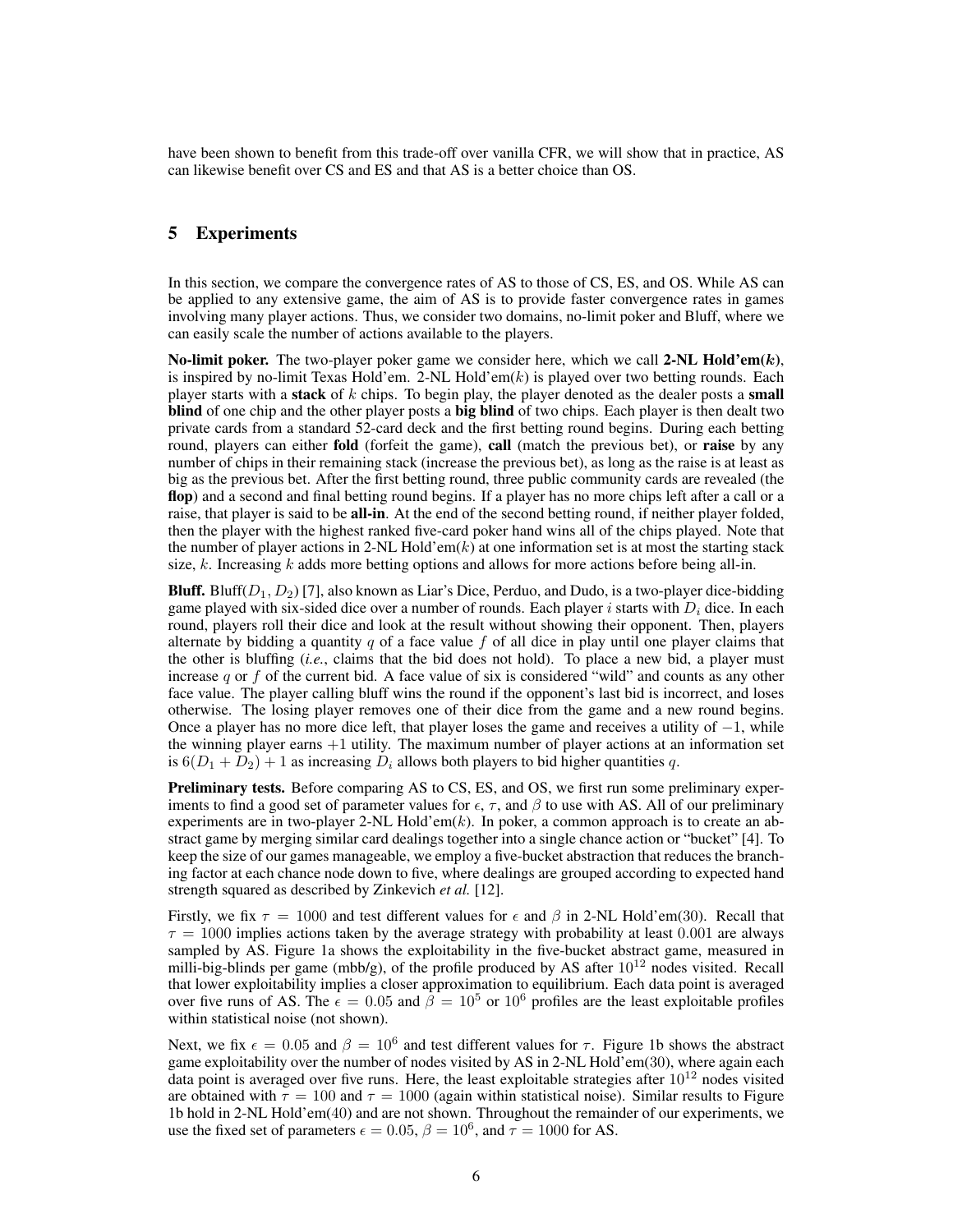

Figure 1: (a) Abstract game exploitability of AS profiles for  $\tau = 1000$  after  $10^{12}$  nodes visited in 2-NL Hold'em(30). (b) Log-log plot of abstract game exploitability over the number of nodes visited by AS with  $\epsilon = 0.05$  and  $\beta = 10^6$  in 2-NL Hold'em(30). For both figures, units are in milli-big-blinds per hand (mbb/g) and data points are averaged over five runs with different random seeds. Error bars in (b) indicate 95% confidence intervals.

**Main results.** We now compare AS to CS, ES, and OS in both 2-NL Hold'em(k) and Bluff( $D_1, D_2$ ). Similar to Lanctot *et al.* [9], our OS implementation is  $\epsilon$ -greedy so that the current player *i* samples a single action at random with probability  $\epsilon = 0.5$ , and otherwise samples a single action according to the current strategy  $\sigma_i$ .

Firstly, we consider two-player 2-NL Hold'em(k) with starting stacks of  $k = 20, 22, 24, ..., 38$ , and 40 chips, for a total of eleven different 2-NL Hold'em(k) games. Again, we apply the same five-bucket card abstraction as before to keep the games reasonably sized. For each game, we ran each of CS, ES, OS, and AS five times, measured the abstract game exploitability at a number of checkpoints, and averaged the results. Figure 2a displays the results for 2-NL Hold'em(36), a game with approximately 68 million information sets and 5 billion histories (nodes). Here, AS achieved an improvement of 54% over ES at the final data points. In addition, Figure 2b shows the average exploitability in each of the eleven games after approximately  $3.16 \times 10^{12}$  nodes visited by CS, ES, and AS. OS performed much worse and is not shown. Since one can lose more as the starting stacks are increased (*i.e.*,  $\Delta_i$  becomes larger), we "normalized" exploitability across each game by dividing the units on the y-axis by  $k$ . While there is little difference between the algorithms for the smaller 20 and 22 chip games, we see a significant benefit to using AS over CS and ES for the larger games that contain many player actions. For the most part, the margins between AS, CS, and ES increase with the game size.

Figure 3 displays similar results for Bluff $(1, 1)$  and Bluff $(2, 1)$ , which contain over 24 thousand and 3.5 million information sets, and 294 thousand and 66 million histories (nodes) respectively. Again, AS converged faster than CS, ES, and OS in both Bluff games tested. Note that the same choices of parameters ( $\epsilon = 0.05$ ,  $\beta = 10^6$ ,  $\tau = 1000$ ) that worked well in 2-NL Hold'em(30) also worked well in other 2-NL Hold'em(k) games and in Bluff( $D_1, D_2$ ).

#### 6 Conclusion

This work has established a number of improvements for computing strategies in extensive-form games with CFR, both theoretically and empirically. We have provided new, tighter bounds on the average regret when using vanilla CFR or one of several different MCCFR sampling algorithms. These bounds were derived by showing that a player's regret is equal to a weighted sum of the player's cumulative counterfactual regrets (Theorem 4), where the weights are given by a best response to the opponents' previous sequence of strategies. We then used this bound as inspiration for our new MCCFR algorithm, AS. By sampling a subset of a player's actions, AS can provide faster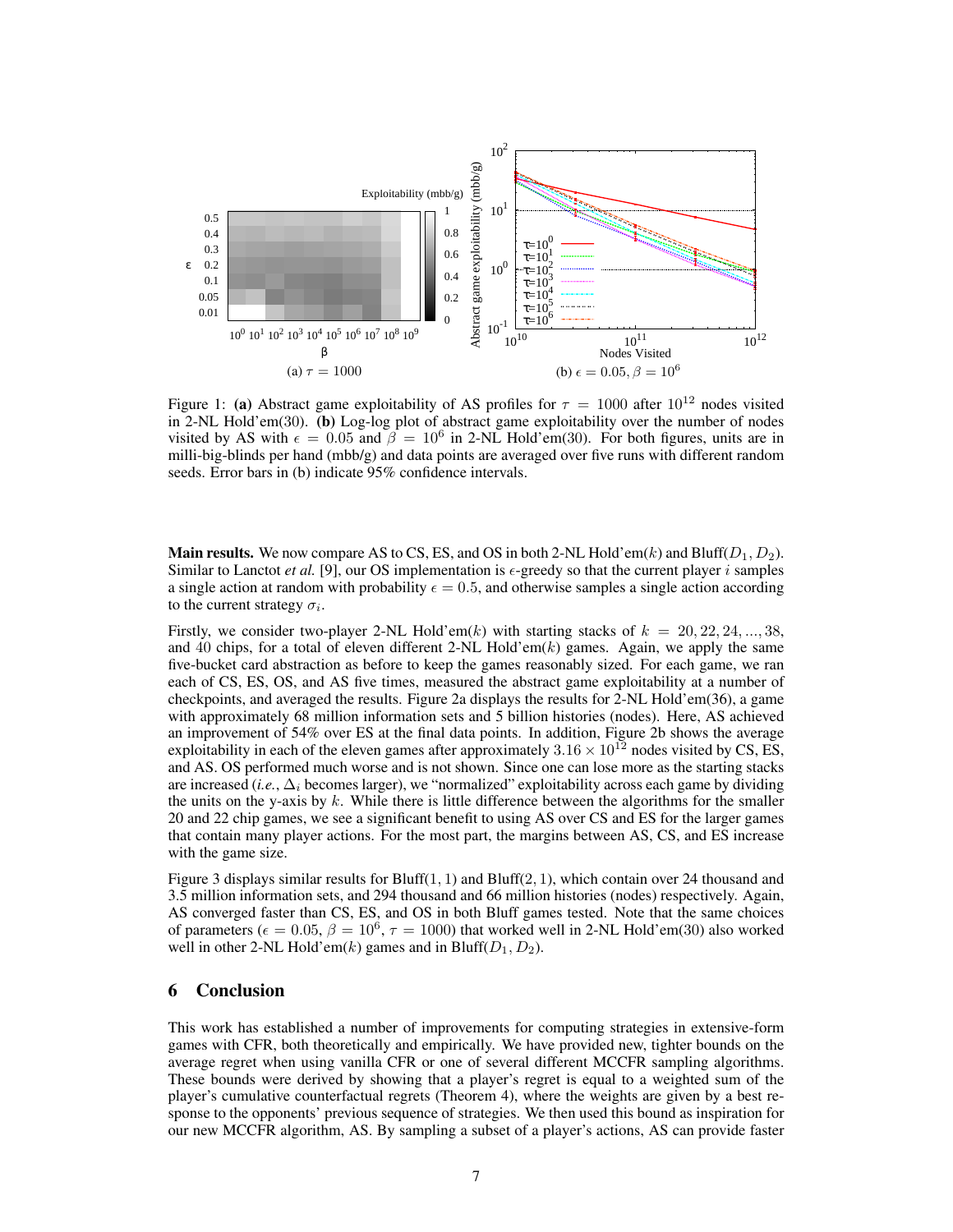

Figure 2: (a) Log-log plot of abstract game exploitability over the number of nodes visited by CS, ES, OS, and AS in 2-NL Hold'em(36). The initial uniform random profile is exploitable for 6793 mbb/g, as indicated by the black dashed line. (b) Abstract game exploitability after approximately  $3.16 \times 10^{12}$  nodes visited over the game size for 2-NL Hold'em(k) with even-sized starting stacks  $k$  between 20 and 40 chips. For both graphs, units are in milli-big-blinds per hand (mbb/g) and data points are averaged over five runs with different random seeds. Error bars indicate 95% confidence intervals. For (b), units on the y-axis are normalized by dividing by the starting chip stacks.



Figure 3: Log-log plots of exploitability over number of nodes visited by CS, ES, OS, and AS in Bluff(1, 1) and Bluff(2, 1). The initial uniform random profile is exploitable for 0.780 and 0.784 in Bluff $(1, 1)$  and Bluff $(2, 1)$  respectively, as indicated by the black dashed lines. Data points are averaged over five runs with different random seeds and error bars indicate 95% confidence intervals.

convergence rates in games containing many player actions. AS converged faster than previous MC-CFR algorithms in all of our test games. For future work, we would like to apply AS to games with many player actions and with more than two players. All of our theory still applies, except that player i's average strategy is no longer guaranteed to converge to  $\sigma_i^*$ . Nonetheless, AS may still find strong strategies faster than CS and ES when it is too expensive to sample all of a player's actions.

# Acknowledgments

We thank the members of the Computer Poker Research Group at the University of Alberta for helpful conversations pertaining to this work. This research was supported by NSERC, Alberta Innovates – Technology Futures, and computing resources provided by WestGrid and Compute Canada.